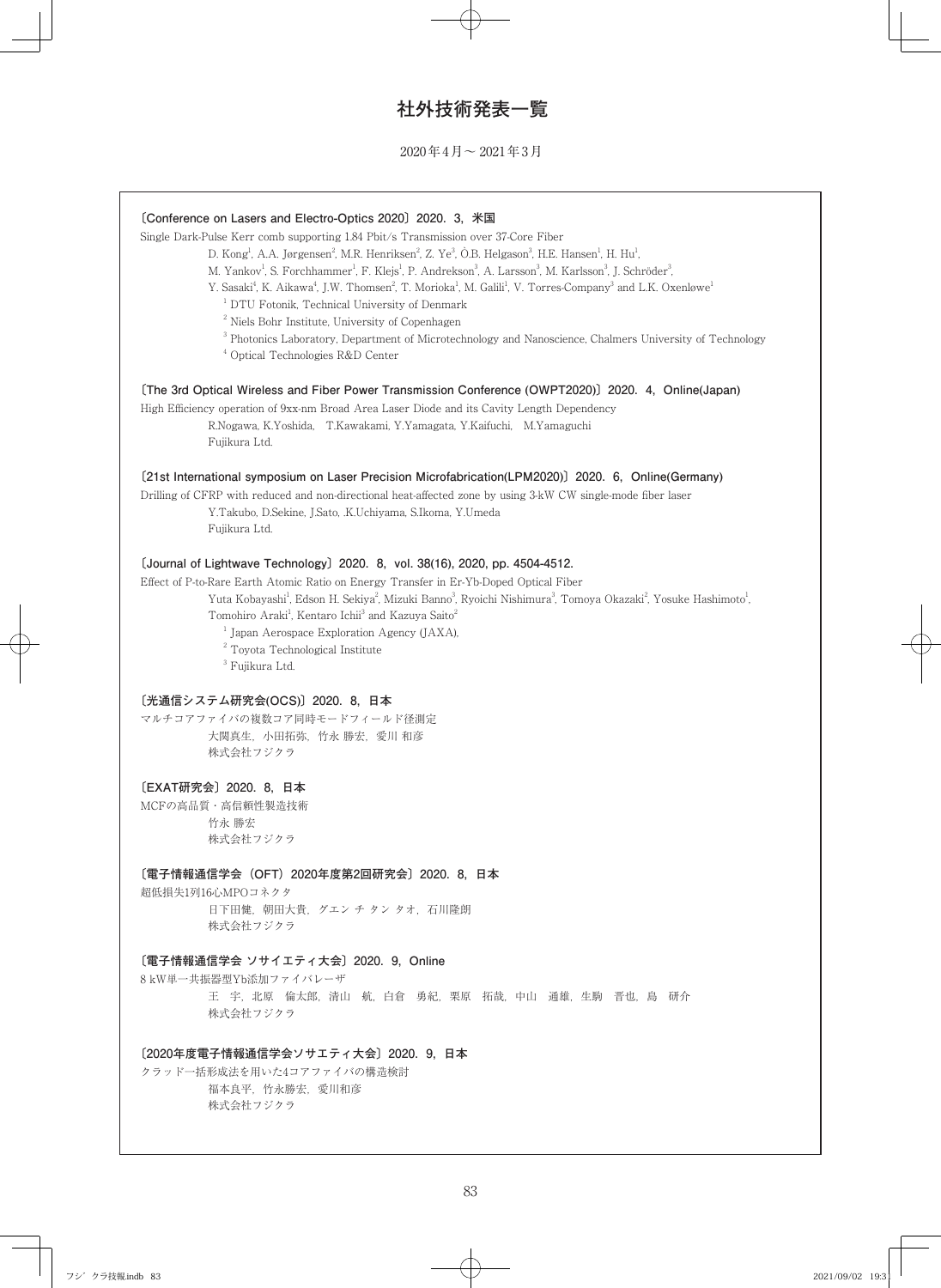**〔2020年度電子情報通信学会ソサエティ大会〕2020. 9, 日本** 4コアファイバのスキュー特性討 佐々木雄佑,竹永勝宏,愛川和彦 株式会社フジクラ **〔2020年度電子情報通信学会ソサエティ大会〕2020. 9, 日本** 9xxnm帯高出力半導体ブロードエリアレーザダイオードにおける内部故障のメカニズム調査 諸橋倫大郎,能川亮三郎,山形友二 株式会社フジクラ **〔25th Optoelectronics and Communications Conference〕2020. 1, 台湾** Optimized Side-View Alignment Method for Asymmetrical Core Arranged Multicore Fibers Masaki Ohzeki, Yusuke Sasaki, Katsuhiro Takenaga, and Kazuhiko Aikawa Fujikura Ltd. **〔10th ACASC/ 2nd Asian-ICMC/ CSSJ Joint Conference〕2020. 1, 日本** Recent progress of 2G HTS wires and applications at Fujikura Satoru Hanyu, Shinji Fujita, Yutaka Adachi, Kazuomi kakimoto, Yasuhiro Iijima, Masanori Daibo Fujikura Ltd. **〔25th Optoelectronics and Communications Conference〕2020. 1, 台湾** Effect of Bending on Skew of Multicore Fibers and Optical Fiber Ribbbons Yusuke Sasaki, Katsuhiro Takenaga, and Kazuhiko Aikawa Fujikura Ltd. **〔International Cable & Connectivity Cymposium〕2020. 1, オンライン** Development of ultra-high density and fiber-count cable using 200-μm -coated Bend Insensitive Optical Fiber Complying with G.652. D and G.657.A1 Yoshie Sajima, Soichiro Kaneko, Hironori Sato, Akira Namazue, Ken Osato Fujikura Ltd. **〔International Cable & Connectivity Cymposium〕2020. 1, オンライン** 3000-Fiber Optical Cable using 200 µm Fiber Tujimoto Yusuke, Noriaki Yamashita, Akira Namazue, Ken Osato Fujikura Ltd. **〔日本光学会年次会OPJ2020〕2020. 11, 日本** 高効率9xx nm帯半導体レーザ 能川亮三郎,山形友二,吉田京平,川上俊之,貝渕良和 株式会社フジクラ **〔EXAT 2020年11月研究会〕2020. 11, オンライン** コア番号識別自動サイドビュー調心を可能とする非対称配置マルチコアファイバ 佐々木 雄佑,大関 真生,竹永 勝宏,愛川 和彦 株式会社フジクラ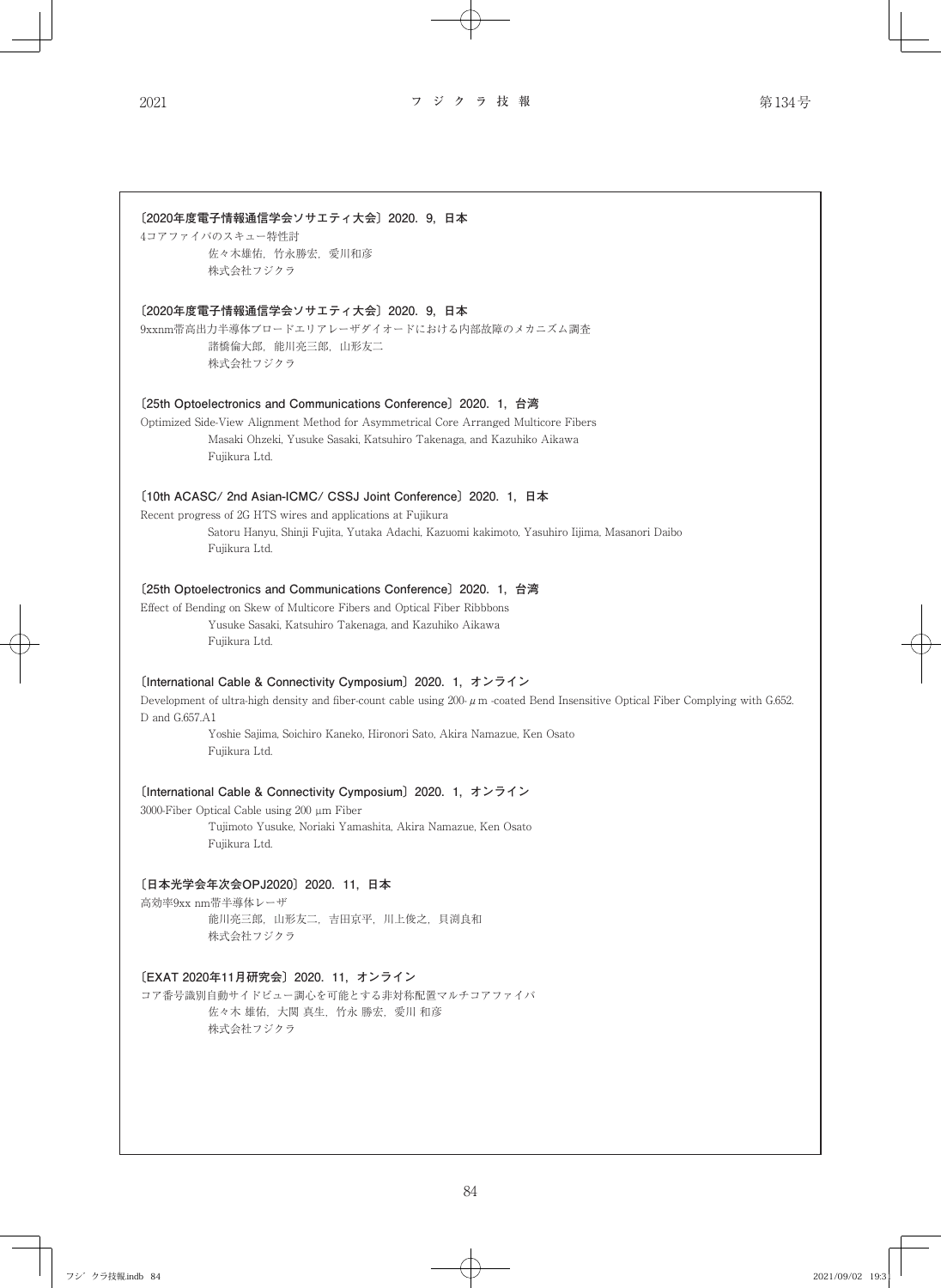## **〔2020 Asia-Pacific Microwave Conference〕2020. 12, 香港**

A Flexible Antenna for Ka-Band Active Phased Array SATCOM Transceiver

Dongwon You<sup>1</sup>, Daisuke Awaji<sup>3</sup>, Atsushi Shirane<sup>1</sup>, Hiraku Sakamoto<sup>2</sup>, Kenichi Okada<sup>1</sup>

- <sup>1</sup> Tokyo Institute of Technology, Department of Electrical and Electronic Engineering
- <sup>2</sup> Tokyo Institute of Technology, Department of Mechanical Engineering
- <sup>3</sup> Fujikura Ltd.

## **〔2020 International Conference on Emerging Technologies for Communicaitons〕2020. 12, オンライン**

200 µm-coated 4-core multi-core fiber for realizing ultra-high core density optical fiber cable

Ryohei Fukumoto, Masaki Ohzeki, Tsubasa Saito, Katsuhiro Takenaga, and Kazuhiko Aikawa Fujikura Ltd.

## **〔46th European Conference on Optical Communication〕2020. 12, ベルギー (バーチャル)**

Petabit Class Transmission and Switching

Ruben S. Luis<sup>1</sup>, Benjamin J. Puttnam<sup>1</sup>, Georg Rademacher<sup>1</sup>, Tobias A. Eriksson<sup>12</sup>, Yusuke Hirota<sup>1</sup>, Satoshi Shinada<sup>1</sup> , Andrew Ross-Adams<sup>3</sup>, Simon Gross<sup>3</sup>, Michael Withford<sup>3</sup>, Ryo Maruyama<sup>4</sup>, Kazuhiko Aikawa<sup>4</sup>, Yoshinari Awaji<sup>1</sup> , Hideaki Furukawa<sup>1</sup>, and Naoya Wada<sup>1</sup>

<sup>1</sup> National Institute of Information and Communication Technology (NICT)

2 Infinera Corp.

- 3 MQ Photonics Research Centre
- 4 Fujikura Ltd.

## **〔光技術コンタクト〕2020. 4, vol. 58, 2020-04, pp. 4-10**

高出力シングルモードファイバレーザと加工への応用 田久保 勇也 株式会社フジクラ

#### **〔Journal of Lightwave Technology〕2020. 6, Vol. 38(11), 2020, pp. 2886-2896.**

Experimental Demonstration of a Petabit per Second SDM Network Node

Ruben S. Luis<sup>1</sup>, Benjamin J. Puttnam<sup>1</sup>, Georg Rademacher<sup>1</sup>, Tobias A. Eriksson<sup>12</sup>, Yusuke Hirota<sup>1</sup>, Satoshi Shinada<sup>1</sup> , Andrew Ross-Adams<sup>3</sup>, Simon Gross<sup>3</sup>, Michael Withford<sup>3</sup>, Ryo Maruyama<sup>4</sup>, Kazuhiko Aikawa<sup>4</sup>, Yoshinari Awaji<sup>1</sup>, Hideaki Furukawa<sup>1</sup>, and Naoya Wada<sup>1</sup>

<sup>1</sup> National Institute of Information and Communication Technology (NICT)

<sup>2</sup> Royal Institute of Technology (KTH), AlbaNova University Center

<sup>3</sup> MQ Photonics Research Centre, Dep. of Physics and Astronomy, Macquarie University

4 Fujikura Ltd.

## **〔Journal of Lightwave Technology〕2020. 8, Vol. 38(16), 2020, pp. 4490-4496.**

Spatial Density and Splicing Characteristic Optimized Few-mode Multi-core Fiber

Taiji Sakamoto<sup>1</sup>, Kunimasa Saitoh<sup>2</sup>, Shota Saitoh<sup>3</sup>, Yoshiteru Abe<sup>1</sup>, Katsuhiro Takenaga<sup>3</sup>, Azusa Urushibara<sup>1</sup> ,

Masaki Wada<sup>1</sup>, Takashi Matsui<sup>1</sup>, Kazuhiko Aikawa<sup>3</sup>, Kazuhide Nakajima<sup>1</sup>

<sup>1</sup> NTT Access Network Service Systems Laboratories, NTT Corporation

<sup>2</sup> Graduate School of Information Science and Technology, Hokkaido University

3 Optical Technologies R&D Center

## **〔IEEE PHOTONICS TECHNOLOGY LETTERS〕2020. 9, vol. 32(18), 2020, pp. 1175-1178.**

Intermodal Nonlinear Signal Distortions in Multi-Span Transmission with Few-Mode Fibers

Georg Rademacher<sup>1</sup>, Benjamin J. Puttnam<sup>1</sup>, Ruben S. Luis<sup>1</sup>, Ryu Maruyama<sup>2</sup> ,

Kazuhike Aikawa<sup>2</sup>, Yoshinari Awaji<sup>1</sup> and Hideaki Furukawa<sup>1</sup>

<sup>1</sup> National Institute of Information and Communication Technology (NICT)

<sup>2</sup> Fujikura Ltd.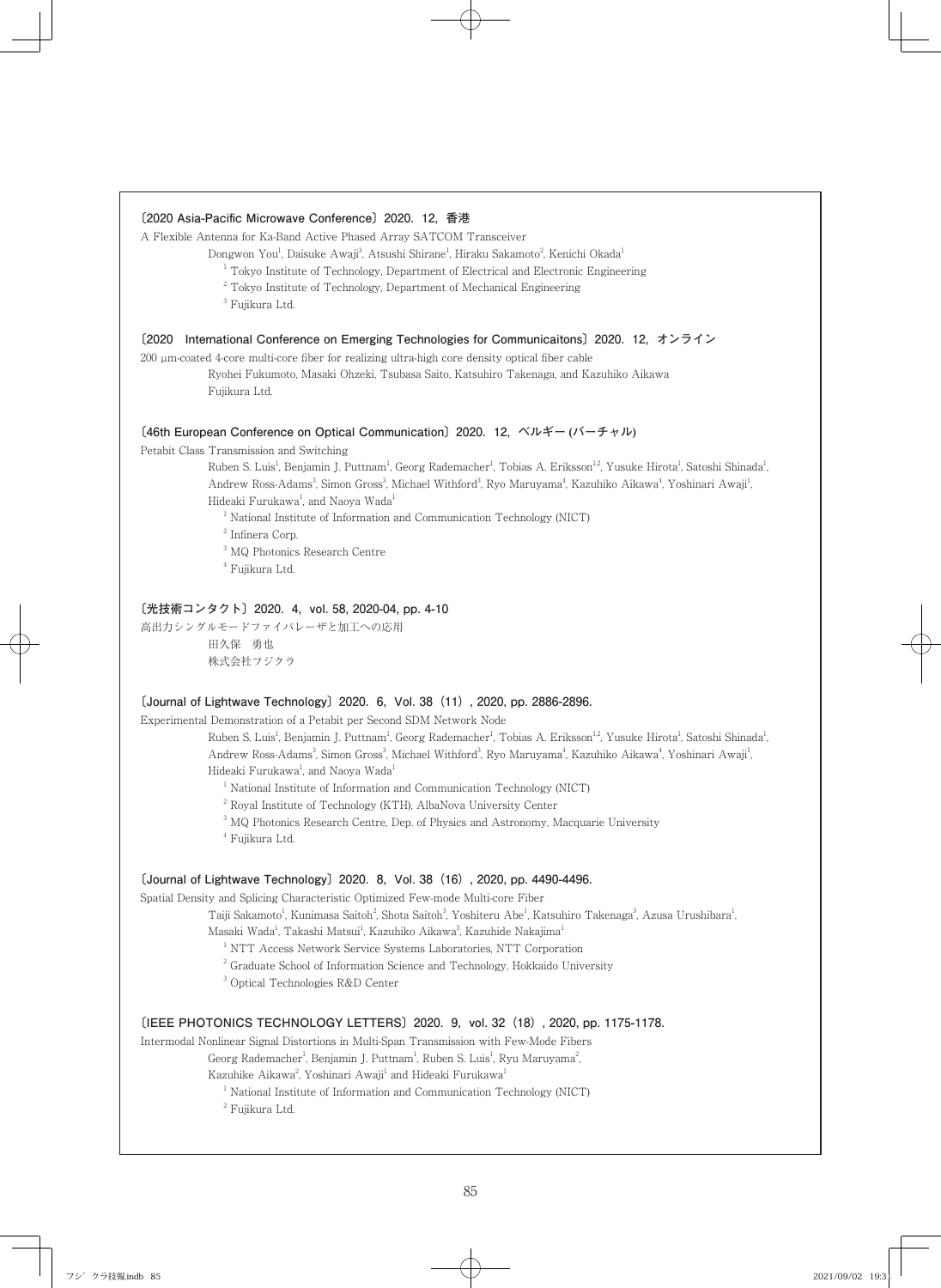# **〔2021年電子情報通信学会総合大会〕2021. 3, オンライン**

製法の異なる4コアファイバのスキュー特性 福本良平,佐々木雄佑,竹永勝宏,愛川和彦 株式会社フジクラ

## **〔2021年電子情報通信学会総合大会〕2021. 3, オンライン**

新型多心融着接続機の開発 横田耕一,尾崎徹,神谷宏昭,高橋中,神田佳治 株式会社フジクラ

## **〔応用物理学会春季学術講演会〕2021. 3, 日本**

高出力半導体レーザ光源におけるパッケージ技術 山形友二,葛西洋平,貝渕良和,川上俊之 株式会社フジクラ

## **〔配管技術〕2021. 1, 2021年 2 月号**

自己制御ヒータの省エネ性とその採用する際の各種規制 神田正之 株式会社フジクラ

# **〔IEEE Journal of Selected Topics in Quantum Electronics〕2021. 3, vol. 27(2), 2021, 2100108.**

909.5 Tbit/s Dense SDM and WDM Transmission Based on a Single Source Optical Frequency Comb and Kramers-Kronig Detection Deming Kong<sup>1</sup>, Edson Porto da Silva<sup>1</sup>, Yusuke Sasaki<sup>2</sup>, Kazuhiko Aikawa<sup>2</sup>, Francesco Da Ros<sup>1</sup>, Michael Galili<sup>1</sup> , Toshio Morioka<sup>1</sup>, Hao Hu<sup>1</sup>, and Leif Katsuo Oxenløwe<sup>1</sup>

<sup>1</sup> Technical University of Denmark <sup>2</sup> Fujikura Ltd.

## **〔SPIE Photonics West 2021〕2021. 3, アメリカ**

Cutting and drilling of CFRP by using 3-kW CW single-mode fiber laser and galvanometer scanner Yuya Takubo, Daisuke Sekine, Keisuke Uchiyama, Shinya Ikoma, Koji Omichi Fujikura Ltd.

## **〔Superconductor Science and Technology〕submitted 2020. 12, accepted.**

Fatigue behavior of REBCO coated conductors under through-thickness tensile stress Shogo Muto, Shinji Fujita, Hiroki Sato, Kazuya Akashi, Yasuhiro Iijima and Masanori Daibo Fujikura Ltd.

# **〔The Journal of Adhesion〕submitted 2021. 2, accepted.**

Changes in Cure Shrinkage and Mechanical Properties of UV Curable Adhesives for Precise Positioning during Curing Process, and Their Formulation

Akari Takahashi<sup>1</sup>, and Chiaki Sato<sup>2</sup>

<sup>1</sup> Fujikura Ltd.

<sup>2</sup> Tokyo Institue of Technology